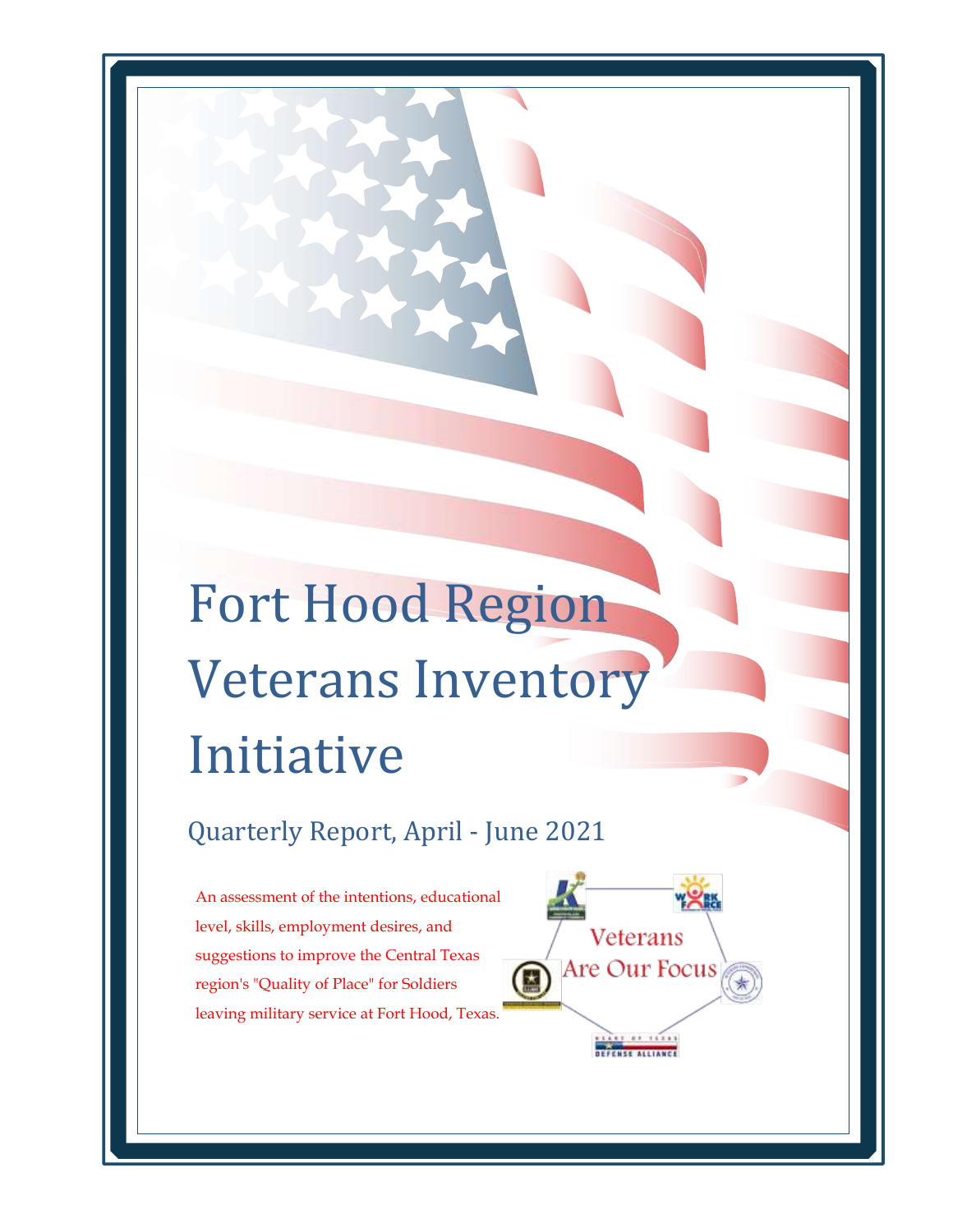#### **Quarterly Report: 3rd Quarter, FY 2021**

(April – June 2021)

**A. BACKGROUND**: Operation Economic Transformation is the Greater Killeen Chamber of Commerce (GKCC) plan to identify, measure, and capitalize on new and emerging economic development opportunities present in the Central Texas region. In April 2006, the Greater Killeen Chamber of Commerce (GKCC) employed TIP Strategies, Inc. to conduct a study to identify, measure, and capitalize on the new and emerging economic development opportunities present in the Central Texas region. The results of their study were published in 2007.

One key recommendation from the study was to regularly administer a survey for veterans separating from military service at Fort Hood to capture insightful information regarding their skills and desired career fields post separation for all Soldiers and Spouses. In July 2006, the following parties entered into a Memorandum of Understanding (MOU) to routinely inventory the intentions, educational level, skills, and employment desires of separating Soldiers in order to improve the Fort Hood regional "Quality of Place":

- Fort Hood Soldier for Life-Transition Assistance Program (SFL-TAP)
- Workforce Solutions of Central Texas Board
- Workforce Solutions of Central Texas Service Centers
- Greater Killeen Chamber of Commerce
- Heart of Texas Defense Alliance
- Texas Veterans Commission

Data is collected via a voluntary digital ten-question survey administered during either the Soldier for Life - Transition Assistance Program (SFL-TAP) workshop or installation final clearance<sup>1</sup>. The purpose for the collection and analysis of this data is threefold:

1. Develop and retain the region's skilled and motivated military Veteran workforce;

2. Foster innovation and entrepreneurship; retain existing businesses, and attract new business to the region; and

3. Align the efforts of the participating agencies to enhance options for current and future/potential residents.

#### **B. DEMOGRAPHICS**

1. For the 3rd Quarter FY 2021 (April - June 2021), 119 Soldiers completing their military service responded to the survey with the demographics graphed below.

<sup>&</sup>lt;sup>1</sup> Retiring Soldiers may participate in TAP up to two years prior to their retirement date, while non-retiring Soldiers may participate up to one year in advance. Effective November 2012, all Soldiers separating from the military are required to attend the TAP seminar and will provide the opportunity for more Soldiers to participate in the optional Veterans Inventory Initiative survey.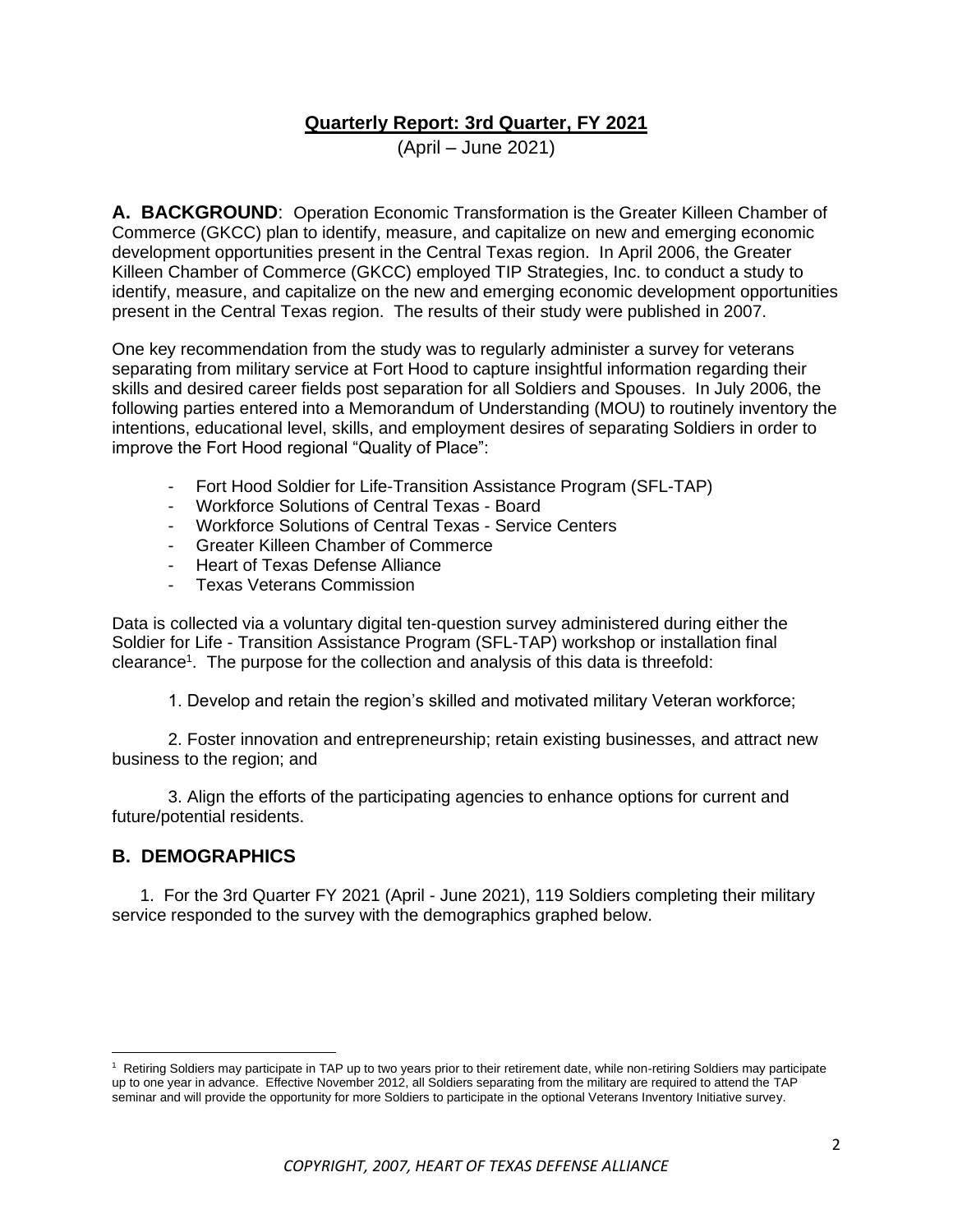# **Demographic Distribution**



2. The Veterans Inventory Initiative has collected data on Soldiers separating from the service at Fort Hood since FY 2007 and reports have been based on responses from a total of 46,340 separating and retiring Soldiers. Using a new survey implemented in 2014, the amount

|                           | Separation | Retirement |
|---------------------------|------------|------------|
| $\blacksquare$ 1st Qtr 19 | 73.4       | 26.6       |
| 2nd Qtr 19                | 74.5       | 25.5       |
| 3rd Qtr 19                | 84.26      | 15.74      |
| $\blacksquare$ 4th Qtr 19 | 74.8       | 25.2       |
| $\blacksquare$ 1st Qtr 20 | 73.5       | 26.5       |
| ■2nd Qtr 20               | 87         | 13         |
| ■4th Qtr 20               | 80         | 20         |
| 3rd Qtr 21                | 87         | 29         |

**Percentage of Separations by Type 3rd Qtr 2021**

of those separating from the service during the timeframe of January 2019 to June 2021 has fluctuated between 73-87%, while the amount retiring has fluctuated between 26-29%. Due to the COVID 19 pandemic, there were less surveys processed. Data was not available for 3<sup>rd</sup> Qtr 20,  $1<sup>st</sup>$  Qtr 21, and  $2<sup>nd</sup>$  Qtr 21. The data this quarter may not reflect accurate numbers due to small sample size.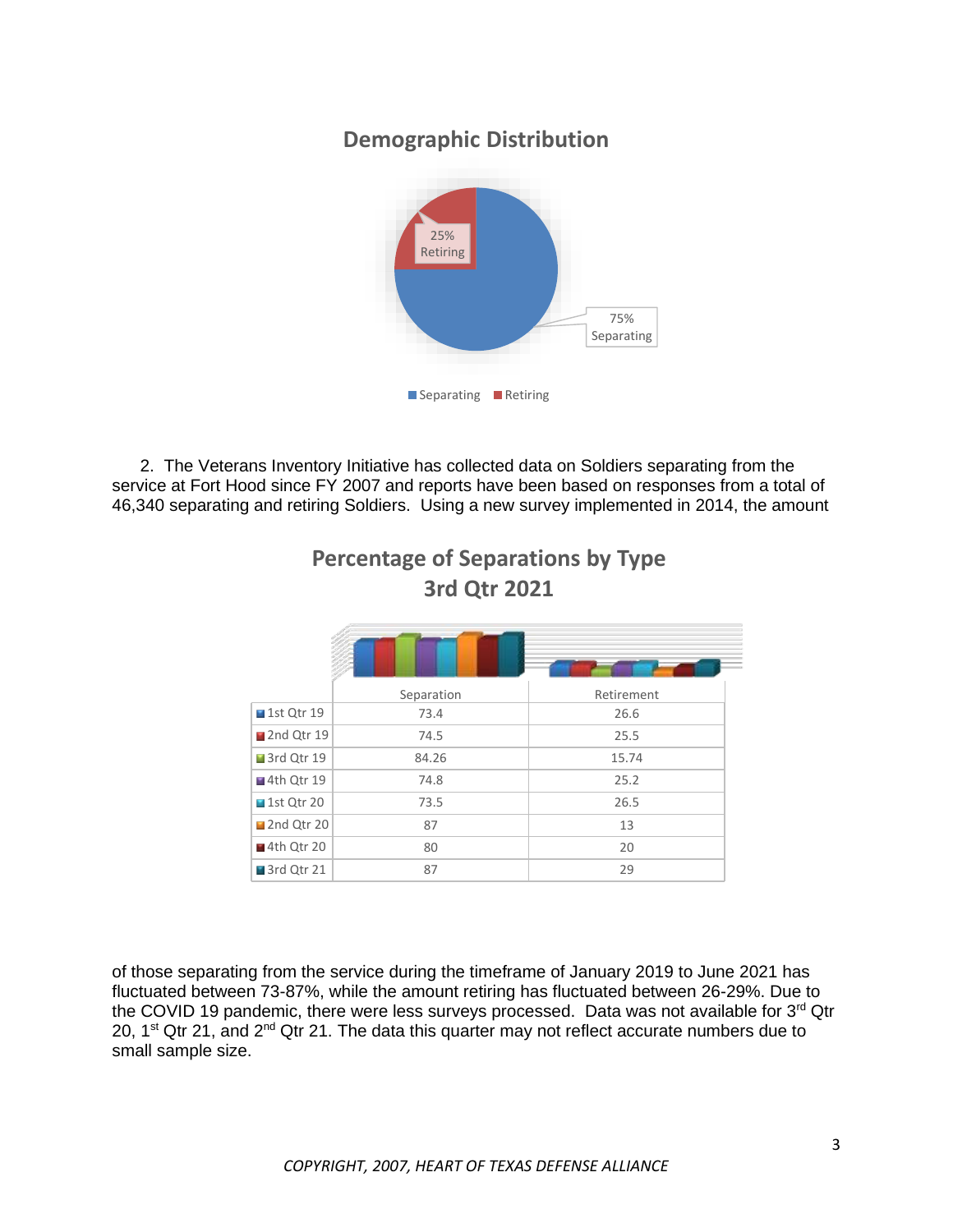**C. INTENTIONS ON STAYING IN THE REGION**: The respondents were surveyed regarding their intentions on remaining in the region (within 30 miles of Fort Hood – generally equating to the Killeen-Temple-Fort Hood Metropolitan Statistical Area (MSA)) when their service ended. For this quarter, we received a total of 119 respondents in the following categories.

1. 20 of 119 respondents representing 17.00% are listed as undecided since they did not know at the time of the survey.

2. 57 of 119 respondents representing 49.00% indicated they intended to stay in the region.

3. 39 of 119 respondents representing 34.00% indicated they would not stay in the region.



**Intentions to Stay in KTMPO MSA**

The survey also asks respondents that do not intend to remain in the MSA if a job available in the area would change their response.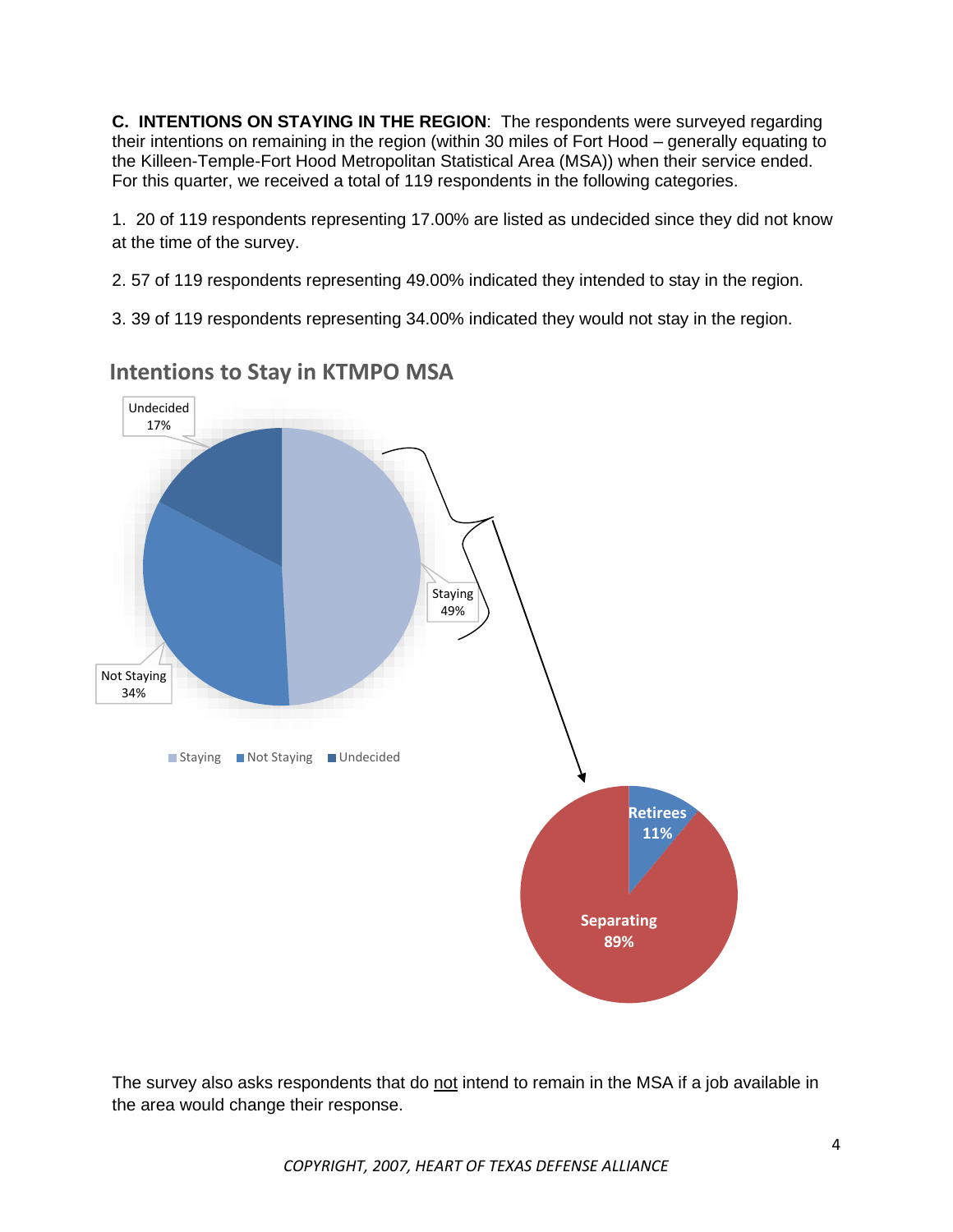4. 32 of 119 respondents representing 38.00% indicated they would stay in the area if desirable employment were available.

5. The 49% (57 of 119) of those staying in the MSA represent two demographics of retiring and separating. The second graph above represents the percentages of those separating and those retiring since each group represent two different demographics potentially searching for jobs in the local area.

#### **D. DEMOGRAPHICS OF THOSE INTENDING TO STAY IN THE REGION**:

When analyzing data of Soldiers' intentions on remaining in the Killeen-Temple-Fort Hood MSA over the last three years, the graph below indicates that the percent of Soldiers intending to remain in the area consistently averaged between 22 and 33 percent. With the onset of COVID we saw an increase in the percentage remain, in the MSA.  $2^{nd}$  QTR FY 20 rose to 58% and 4th QTR FY 20 was 55%. This quarter shows a decrease from 55% to 49%. Due to the COVID 19 pandemic, there were less surveys processed. The data this quarter may not reflect accurate percentages. It is also important to note that the numbers, according to the Retired Army Personnel System, shows a continual increase in retirees remaining in the region throughout the past three years and we will continue to monitor these results.



2. Military retirees residing in the MSA: While the Veterans Inventory Initiative only surveys the intent of Soldiers departing the service, we are able to more accurately track the disposition of the retiring population using data from the Retired Army Personnel System (RAPS), which is based on the actual retired Soldiers' zip code. According to RAPS, the cities of Killeen, Harker Heights, Belton, Nolanville, Salado, and Temple experienced retiree growth rates larger than the MSA overall growth of 77.4% for the period June 2009 to June 2021.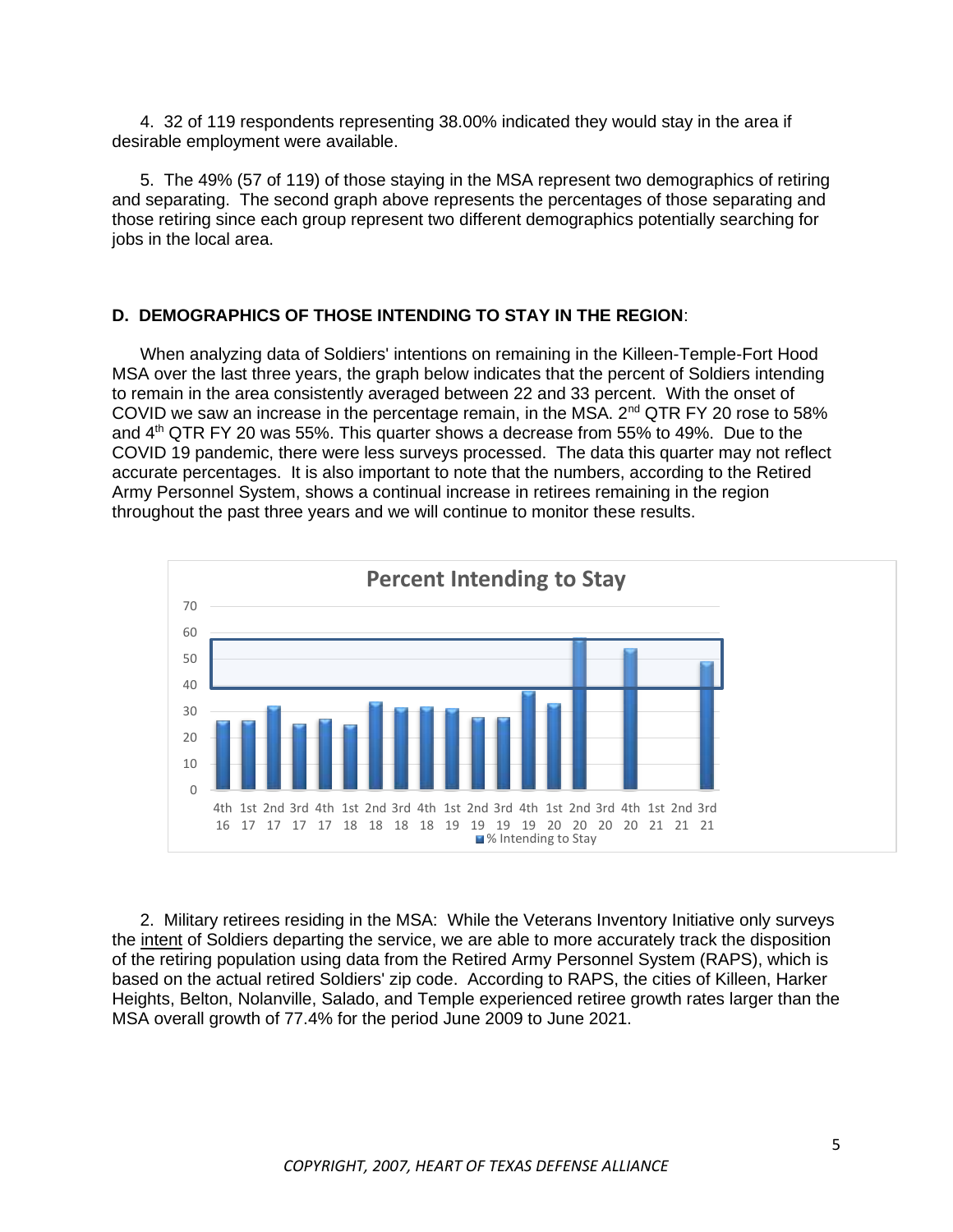|                       | <b>JUNE</b><br>2009 | <b>JUNE</b><br>2021 | % GROWTH<br>$2009 - 2021$ |
|-----------------------|---------------------|---------------------|---------------------------|
| <b>KILLEEN</b>        | 8120                | 14,195              | $+74.8%$                  |
| <b>COPPERAS COVE</b>  | 3,028               | 4,480               | $+47.9%$                  |
| <b>HARKER HEIGHTS</b> | 1,843               | 3,553               | $+92.7%$                  |
| <b>TEMPLE</b>         | 1,150               | 2,344               | $+64.7%$                  |
| <b>KEMPNER</b>        | 884                 | 1,444               | $+63.3%$                  |
| <b>BELTON</b>         | 826                 | 1,825               | +120.9%                   |
| <b>LAMPASAS</b>       | 356                 | 548                 | $+53.9%$                  |
| <b>GATESVILLE</b>     | 350                 | 631                 | $+80.2%$                  |
| <b>NOLANVILLE</b>     | 266                 | 618                 | $+132.3%$                 |
| <b>SALADO</b>         | 206                 | 484                 | +134.9%                   |
| <b>MSA</b>            | 17,029              | 30,223              | $+77.4%$                  |

3. In an economic impact study released in May 2016, Texas Comptroller Glenn Hegar reported that more than 287,000 retirees, survivors, and their families remained within traveling distance of Fort Hood. While this number usually continues to grow each quarter with 70-90% of all local retirees remaining in the region and many others moving into the region due to Quality-of-Life factors, this quarter the number was 49% of all retirees who completed the voluntary survey stated they planned to remain in the local area. Current estimates now show over 410,531 people are supported by Fort Hood locally and outside the MSA. Below are some key data points to provide additional insights into the growth rates locally:

a. Texas A&M-Central Texas is in the Top 100 of Online Masters Programs according to the Killeen Daily Herald. Texas A&M University-Central Texas received five awards for its online graduate programs from the U.S. News and World Report rankings for the best online programs. [https://kdhnews.com/news/education/a-m-central-texas-recognized-for-masters](https://kdhnews.com/news/education/a-m-central-texas-recognized-for-masters-programs/article_16ecbf5a-37d8-11ea-ae48-8f18eb44f4aa.html)[programs/article\\_16ecbf5a-37d8-11ea-ae48-8f18eb44f4aa.html,](https://kdhnews.com/news/education/a-m-central-texas-recognized-for-masters-programs/article_16ecbf5a-37d8-11ea-ae48-8f18eb44f4aa.html) January 2019

b. Killeen ranked number #101 out of the top 125 metro areas to live based on the U.S. News and World Reports study, "125 Best Places to Live in the USA." The study compared 125 metro areas in the U.S. based on quality of life and the job markets of each area, as well as value and desire to live in the area, https://patch.com/texas/across-tx/u-s-news-where-killeenranks-best-places-live, April 2019.

c. According to Military Times, Killeen ranked 21 out of 234 medium-sized cities as "Best for Vets: Places to Live 2019. Three categories were used to compare all of the locations: 1) Veteran and military culture and services; 2) economic indicators; and 3) livability factors such as crime, health, school quality, and traffic, [https://rebootcamp.militarytimes.com/transition/news/2018/09/10/best-for-vets-places-to-live-](https://rebootcamp.militarytimes.com/transition/news/2018/09/10/best-for-vets-places-to-live-2019/)[2019/,](https://rebootcamp.militarytimes.com/transition/news/2018/09/10/best-for-vets-places-to-live-2019/) September 2018.

d. According to CNN Money, the Texas military town of Killeen has nearly closed the home ownership gap between black and white resident homeowners with only a 14.5% difference. This makes Killeen the lowest racial homeownership gap in the country, and the area supports integration that many of the larger cities lack,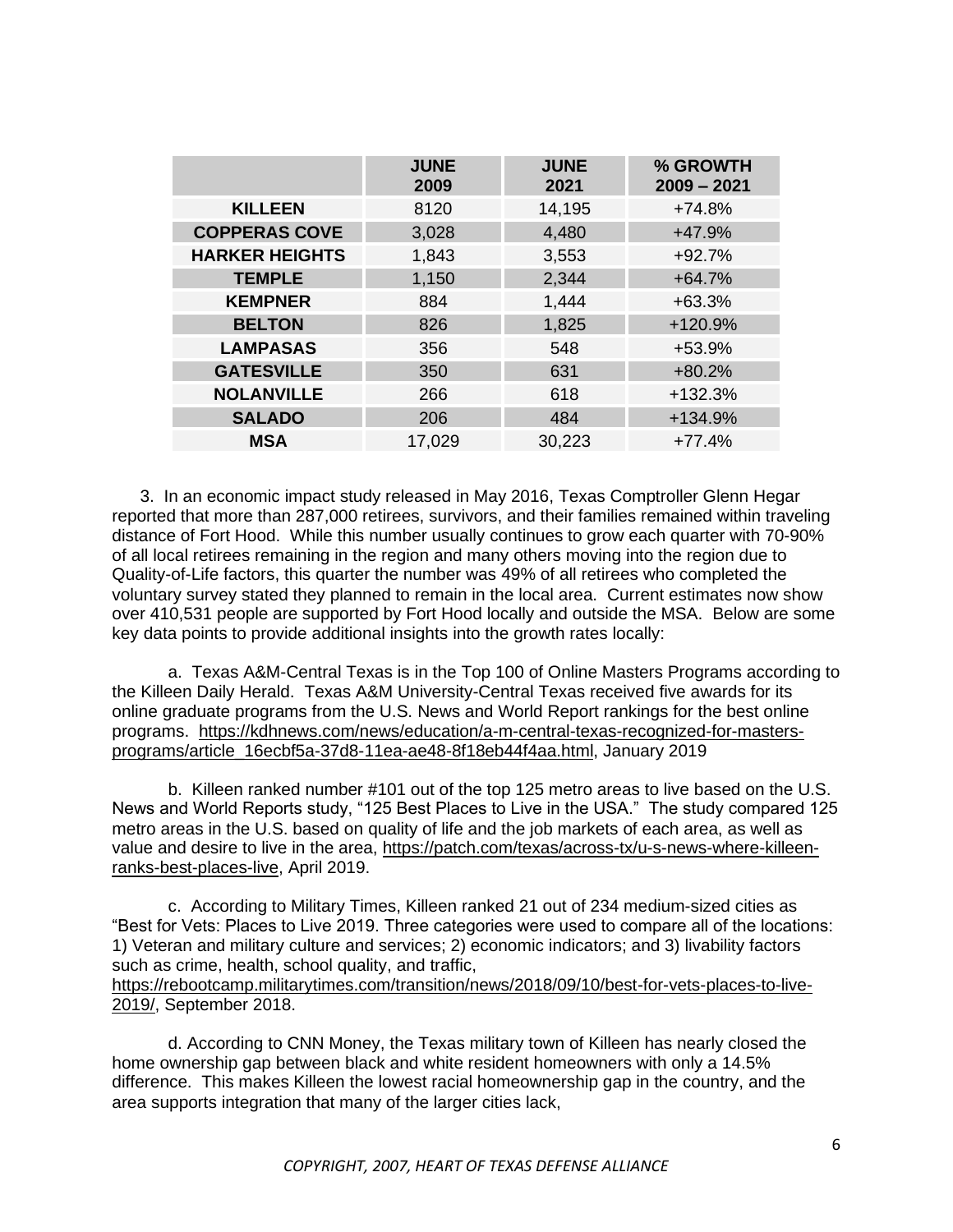[http://money.cnn.com/2018/04/17/news/economy/kileen-texas-](http://money.cnn.com/2018/04/17/news/economy/kileen-texas-homeownership/index.html?section=money_news_economy&utm_source=feedburner&utm_medium=feed&utm_campaign=Feed%3A+rss%2Fmoney_news_economy+%28CNNMoney%3A+Economy+News%29)

[homeownership/index.html?section=money\\_news\\_economy&utm\\_source=feedburner&utm\\_me](http://money.cnn.com/2018/04/17/news/economy/kileen-texas-homeownership/index.html?section=money_news_economy&utm_source=feedburner&utm_medium=feed&utm_campaign=Feed%3A+rss%2Fmoney_news_economy+%28CNNMoney%3A+Economy+News%29) [dium=feed&utm\\_campaign=Feed%3A+rss%2Fmoney\\_news\\_economy+%28CNNMoney%3A+E](http://money.cnn.com/2018/04/17/news/economy/kileen-texas-homeownership/index.html?section=money_news_economy&utm_source=feedburner&utm_medium=feed&utm_campaign=Feed%3A+rss%2Fmoney_news_economy+%28CNNMoney%3A+Economy+News%29) [conomy+News%29,](http://money.cnn.com/2018/04/17/news/economy/kileen-texas-homeownership/index.html?section=money_news_economy&utm_source=feedburner&utm_medium=feed&utm_campaign=Feed%3A+rss%2Fmoney_news_economy+%28CNNMoney%3A+Economy+News%29) April 2018.

e. According to the Texas Association of Realtors, Bell County ranked eighth out of ten for the total number of residents coming from out of state. According to the U.S. Census Bureau, this is the fourth straight year for an increase in residents moving to Texas from out of state, [http://kdhnews.com/news/local/report-bell-county-among-top-destinations-for-new-texas](http://kdhnews.com/news/local/report-bell-county-among-top-destinations-for-new-texas-residents/article_7d7b52b2-0fa9-11e8-823c-67e0a141d1d4.html)[residents/article\\_7d7b52b2-0fa9-11e8-823c-67e0a141d1d4.html,](http://kdhnews.com/news/local/report-bell-county-among-top-destinations-for-new-texas-residents/article_7d7b52b2-0fa9-11e8-823c-67e0a141d1d4.html) February 2018.

f. Bell County was awarded a \$3.1M grant from the state's Defense Economic Adjustment Assistance Grant (DEAAG) program for security improvements at the Robert Gray Army Airfield and the Killeen-Fort Hood Regional Airport, [http://kdhnews.com/news/local/bell](http://kdhnews.com/news/local/bell-county-awarded-million-for-airfield-security/article_99a030c2-e086-11e7-8eb1-f7511932809f.html)[county-awarded-million-for-airfield-security/article\\_99a030c2-e086-11e7-8eb1](http://kdhnews.com/news/local/bell-county-awarded-million-for-airfield-security/article_99a030c2-e086-11e7-8eb1-f7511932809f.html) [f7511932809f.html,](http://kdhnews.com/news/local/bell-county-awarded-million-for-airfield-security/article_99a030c2-e086-11e7-8eb1-f7511932809f.html) December 2017.

g. In January 2017, the Killeen unemployment rate was 4.5% compared with the Texas and national unemployment rate of 4.8%, [http://www.deptofnumbers.com/unemployment/texas/killeen/,](http://www.deptofnumbers.com/unemployment/texas/killeen/) June 2017.

h. Killeen ranked 7 out of 10 in the Value Index according to the U.S. News and World Report Best Places to Live study. Killeen's cost of living is lower than the national average of other large Texas metro areas with median home values and median monthly rental expenses. Because of this, Killeen residents are able to stretch their dollar further than residents of other major metro areas, and have easy access to the larger more expensive areas like Dallas-Fort Worth, Austin, and Houston, [https://realestate.usnews.com/places/texas/killeen,](https://realestate.usnews.com/places/texas/killeen) February 2017.

i. The Texas Transportation Commission approved the designation of 25 miles of US highway 190 in Bell County as a section of the new Interstate 14 which is part of the Interstate Highway System, and part of the new national Fort-to-Port strategic transportation system linking military facilities to deployment seaports, [http://www.gulfcoaststrategichighway.org/,](http://www.gulfcoaststrategichighway.org/) January 2017.

j. The American Defense Communities (ADC) designated Fort Hood as one of the eight "Great American Defense Communities" across the United States for providing continuous support to its service members and their military families. [http://www.hrmffa.org/images/Hampton-Roads-VA-GADC-2017-press-release.pdf,](http://www.hrmffa.org/images/Hampton-Roads-VA-GADC-2017-press-release.pdf) January 2017.

k. Killeen was ranked number 20 overall out of 505 cities nationwide, and 4 out of 158 mid-sized cities for the most 2008 recession-recovered city based on 18 economic indicators including "inflow of college educated workers," "share of households receiving public assistance," and "home ownership rank," [https://wallethub.com/edu/most-least-recession](https://wallethub.com/edu/most-least-recession-recovered-cities/5219/#city-size)[recovered-cities/5219/#city-size,](https://wallethub.com/edu/most-least-recession-recovered-cities/5219/#city-size) January 2017.

l. According to the Greater Killeen Chamber of Commerce, Wallprotex provided a study, based off of data from the Bureau of Labor Statistics, on the job growth in the construction field. As of November 2016, Killeen ranked 10th nationally out of 358 cities. The city saw a growth of 12.66% compared to this time the previous year with 8,900 construction jobs. Consistent job growth in the construction field indicates more homes and buildings are being constructed,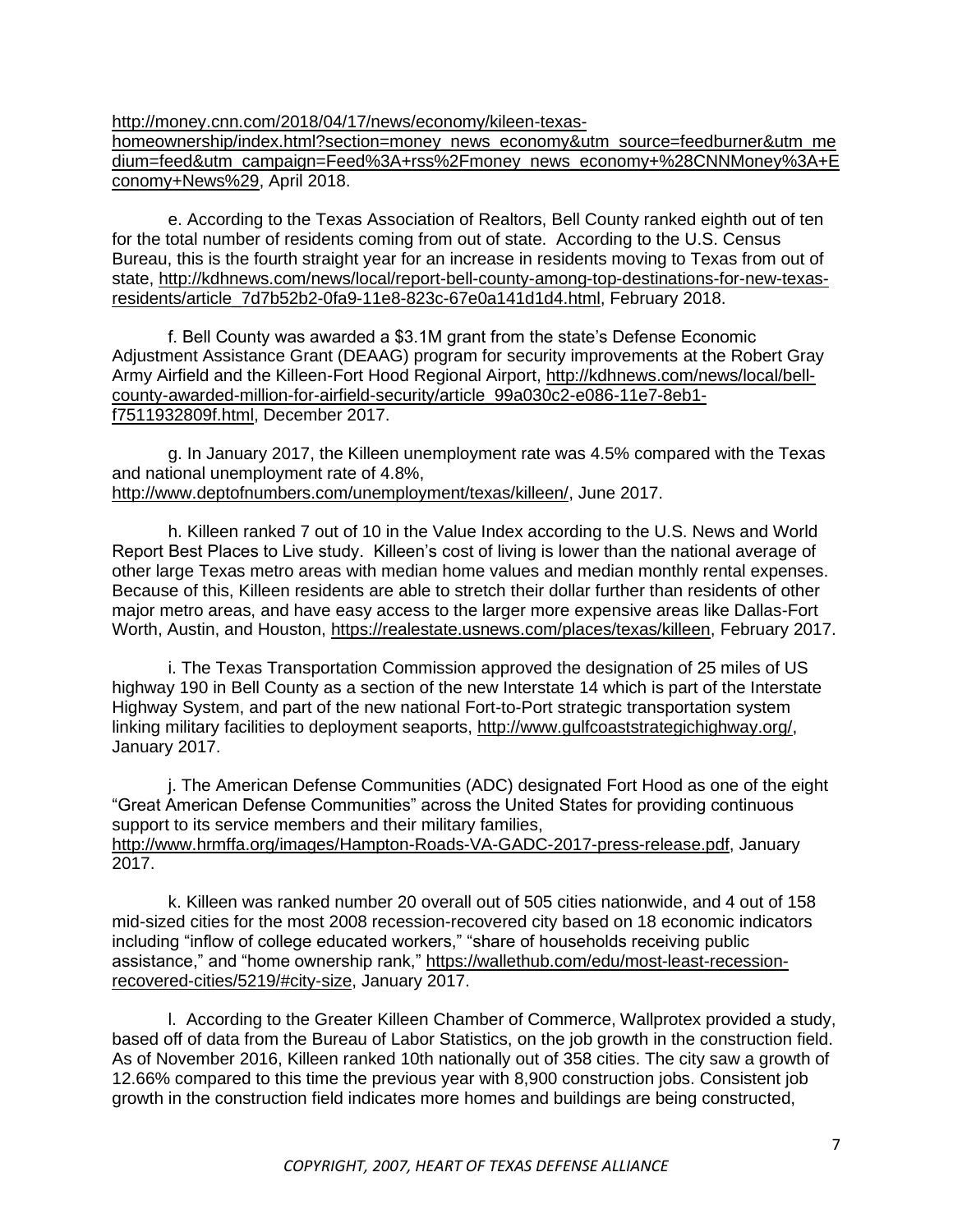which is a sign that the local community and economy are growing. [https://killeenchamber.com/killeen\\_ranked\\_10th\\_nationally\\_in\\_construction\\_job\\_growth](https://killeenchamber.com/killeen_ranked_10th_nationally_in_construction_job_growth)

4. In addition to these indicators of economic stability for the Killeen-Temple-Fort Hood MSA, the Texas Comptroller also stated in the 2019 economic report that Fort Hood's economic impact was \$29.9 billion statewide. Comptroller Glenn Hegar stated "Fort Hood is an economic engine that helps growth in Texas." The report states that Fort Hood is responsible for 56,023 direct jobs and also indirectly responsible for 152,701 jobs throughout Texas.

**E. MILITARY OCCUPATIONAL SPECIALITIES**: Departing Soldiers can represent over 100 different Military Occupational Specialties (MOS). 100% (119 of answered the question) can be grouped into five general areas: Combat Arms, Logistics/Transportation, Maintainers/Repairers, Medical, and Information Technology/Communications. The sixth area shown on the following chart, Other, is comprised of the remaining 4 Soldiers leaving the service with an MOS not covered in the five areas above.



## **COMBAT ARMS**

1. Traditionally, Combat Arms is the largest group and remains the largest group this quarter. Most, if not all, will be combat veterans of the Iraq/Afghanistan campaigns, which have a distinctive small-unit focus by their nature. Therefore, in addition to the skills listed below, these Soldiers would likely have extensive leadership and staff planning skills (soft skills) that would be a tremendous asset to any organization.

2. Soldiers in combat arms comprise 52% (62/119) of the separating population.

| <b>Infantry</b> $(19)$ | Member or leader who individually employs small arms/heavy                                                                          |  |
|------------------------|-------------------------------------------------------------------------------------------------------------------------------------|--|
|                        | anti-armor weapons in support of combat operations.                                                                                 |  |
| Engineer $(5)$         | Engaged in providing mobility, counter-mobility and survivability<br>support to combat forces. Operates, directs and assists in the |  |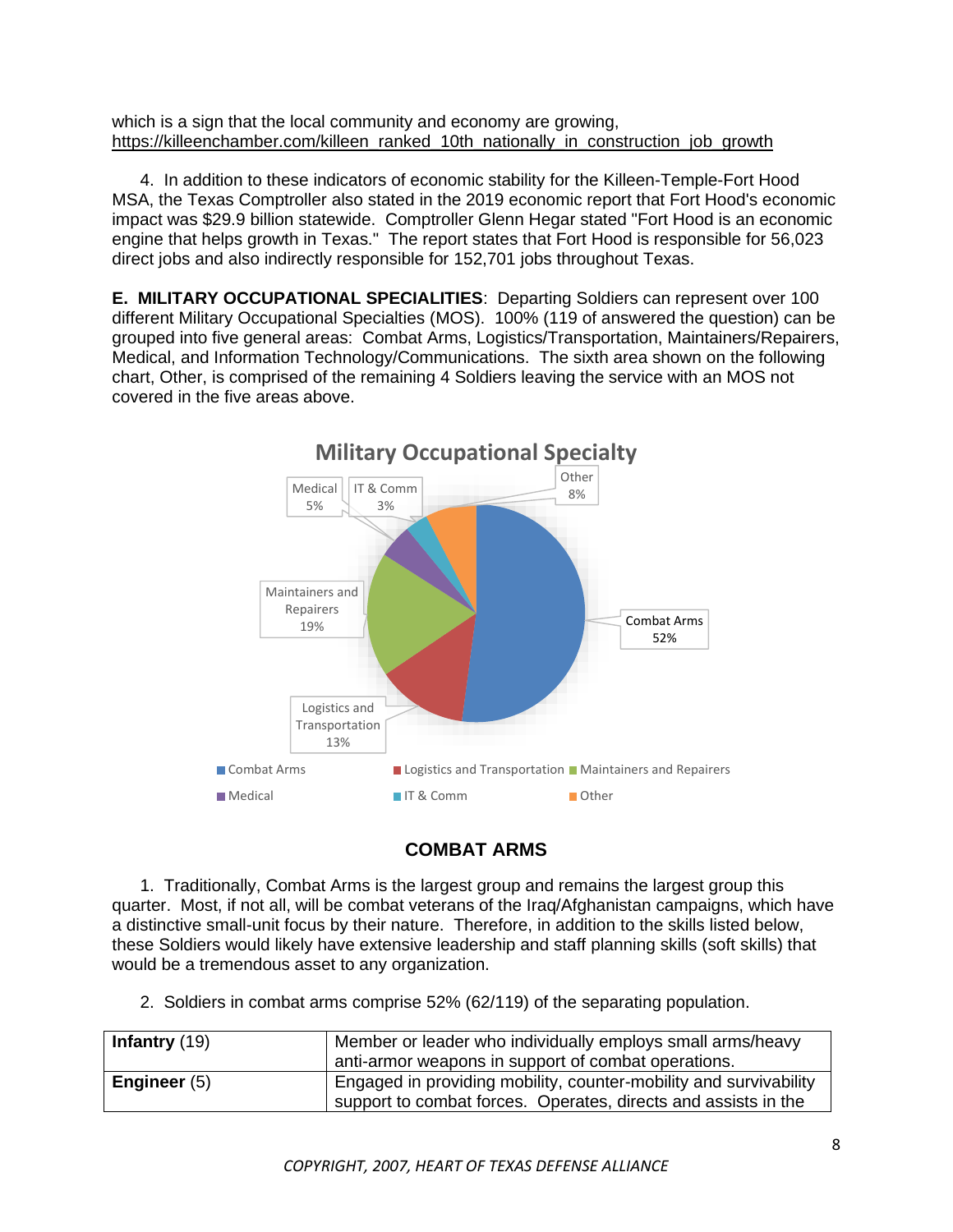|                           | operation of various light and heavy engineer wheeled and<br>tracked vehicles. Directs construction of shelters and assembly<br>of military fixed bridges.                                                                            |
|---------------------------|---------------------------------------------------------------------------------------------------------------------------------------------------------------------------------------------------------------------------------------|
| Armor $(7)$               | Member or leader who employs main battle tanks or cavalry<br>fighting vehicles in combat operations and performs<br>reconnaissance and security.                                                                                      |
| Field Artillery (5)       | Operate or supervise high technology cannon artillery weapons,<br>automated tactical data systems, intelligence activities, target<br>processing, radar operations, artillery surveying operations, or<br>meteorological observation. |
| Air Defense Artillery (4) | Operate command/control/communications/computer<br>information systems or the lightweight, highly mobile Avenger or<br>medium weight Patriot Air Defense Missile systems.                                                             |

## **LOGISTICS AND TRANSPORTATION**

3. Soldiers serving in the logistics and transportation fields comprise 13% (16/119) of the separating population. The top two categories are shown below.

| <b>Unit Supply</b><br><b>Specialists (3)</b> | Supervise or perform duties involving the request, receipt, storage,<br>issue, accountability, and preservation of individual, organizational,<br>installation, and expendable supplies and equipment. |
|----------------------------------------------|--------------------------------------------------------------------------------------------------------------------------------------------------------------------------------------------------------|
| <b>Food Service</b>                          | Supervise or prepares, cooks and serves food in field or garrison                                                                                                                                      |
| Specialists (1)                              | food service operations.                                                                                                                                                                               |

## **MAINTAINERS/ REPAIRERS**

4. Soldiers that work in the field of maintenance and repair comprise 16% (22/119) of the separating population. The top four categories are shown below.

| <b>Tracked Vehicle</b><br>Mechanics (2) | Perform or supervise unit maintenance, diagnose, and troubleshoot<br>malfunctions on gas turbine and diesel power plants; the<br>suspension, steering, hydraulics, auxiliary power units, and the<br>armament/fire control systems on tracked vehicles including the M1<br>Abrams main battle tank and Bradley Fighting Vehicle.                                                                                                     |
|-----------------------------------------|--------------------------------------------------------------------------------------------------------------------------------------------------------------------------------------------------------------------------------------------------------------------------------------------------------------------------------------------------------------------------------------------------------------------------------------|
| Special purpose (17)                    | 6 different low-density fields that require a degree of technical skills<br>that would support the repair and maintenance of Army vehicles<br>and equipment. These skills include metal workers (welders),<br>machinists, small arms and fire control repair, power generation,<br>computer/detection systems, radar, avionic communication<br>equipment, and special purpose equipment (such as HVAC and<br>refrigeration systems). |
| <b>Wheeled Vehicle</b><br>Mechanics (5) | Supervise and perform unit, direct support and general support<br>level maintenance and recovery operations on light and heavy<br>wheeled vehicles, their associated trailers and material handling<br>equipment.                                                                                                                                                                                                                    |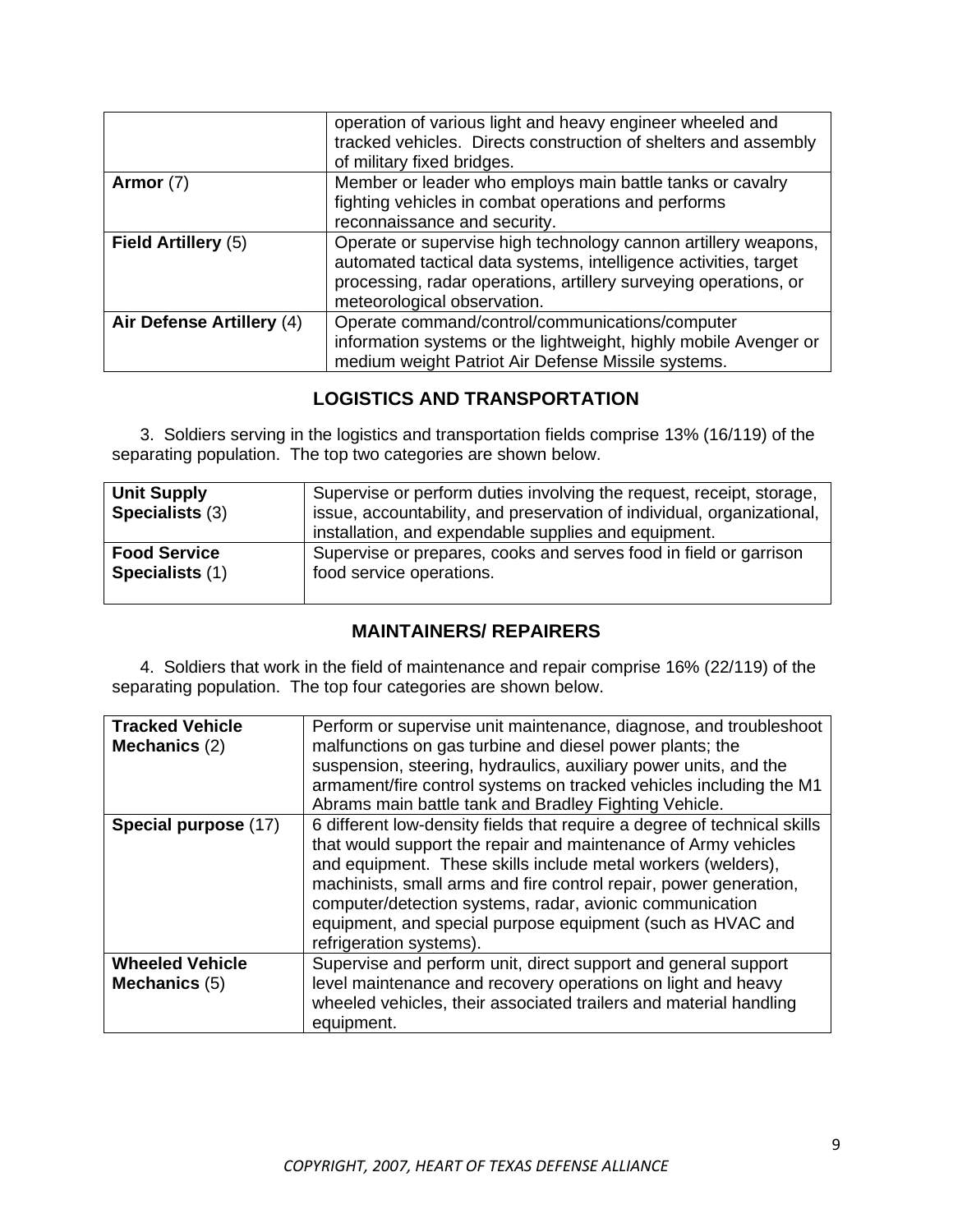## **INFORMATION TECHNOLOGY AND COMMUNICATIONS**

 5. The information technology and communications field make up 3% (4/119) of the separating population. The top two categories are shown below.

| <b>Signal Support</b><br><b>Systems Specialist (4)</b>    | Supervise, install, employ, maintain, troubleshoot and assist users<br>with battlefield signal support systems, terminal devices, satellite<br>communications equipment and automated telecommunications<br>computer systems, to include local area networks, wide area<br>networks and routers. Integrate signal systems and networks;<br>performs unit level maintenance on authorized signal equipment<br>and associated electronic devices; train and provide technical<br>assistance to users of signal equipment.                   |
|-----------------------------------------------------------|-------------------------------------------------------------------------------------------------------------------------------------------------------------------------------------------------------------------------------------------------------------------------------------------------------------------------------------------------------------------------------------------------------------------------------------------------------------------------------------------------------------------------------------------|
| <b>Information</b><br><b>Technology Specialist</b><br>(0) | Supervise, install, operate and perform unit level maintenance on<br>multi-functional/multi-user information processing systems,<br>peripheral equipment, and associated devices. Perform analyst<br>and information assurance functions and conducts data system<br>studies. Perform Information Services Support Office (ISSO) duties<br>of printing, publications, records management and Communication<br>Security (COMSEC) custodian functions and certification authority<br>duties in support of the Defense Message System (DMS). |

#### **MEDICAL**

6. Personnel in the medical field make up 5% (5/119) of the separating population.

| <b>Health Care Specialist</b> | Provide emergency medical treatment, limited primary care, and          |
|-------------------------------|-------------------------------------------------------------------------|
| (5)                           | force health protection, evacuation in a variety of operational and     |
|                               | clinical settings from point of injury or illness through the continuum |
|                               | of military health care under the supervision of a physician, nurse or  |
|                               | physician's assistant. As a field combat medic, provides emergency      |
|                               | medical care/treatment at point of wounding on the battlefield or to    |
|                               | battle and non-battle casualties during wartime.                        |

## **F. DESIRED POST- MILITARY SERVICE EMPLOYMENT:**

Respondents are asked to indicate the type (or types) of post-military employment they desire. If married, they can indicate their spouse's employment preferences as well. In order to standardize input for ease of analysis, the survey provides 14 broad categories conforming to industry categories found in the North American Industrial Classification System (NAICS). The choice "other" is offered when a specific desired category is not provided. Because this survey is voluntary and can be taken up to a year before the date of separation during the Soldier for Life-Transition Assistance Program, it may be very possible that at the time of the survey, the majority just did not know what area of employment he/she would prefer. For this 3rd Quarter report, of those who did respond to this question (116 Soldiers), the top five desired categories of post-military service employment were<sup>2</sup>:

<sup>&</sup>lt;sup>2</sup>Employers desiring to hire Fort Hood veterans should contact Fort Hood Soldier for Life -Transition Assistance Program (formerly known as ACAP) directly through the TAP Director of Marketing, Mr. Robert Schumacher: at (254)288-0827; [Robert.c.schumacher.civ@mail.mil;](mailto:Robert.c.schumacher.civ@mail.mil) or by posting their opportunity and company website URL on the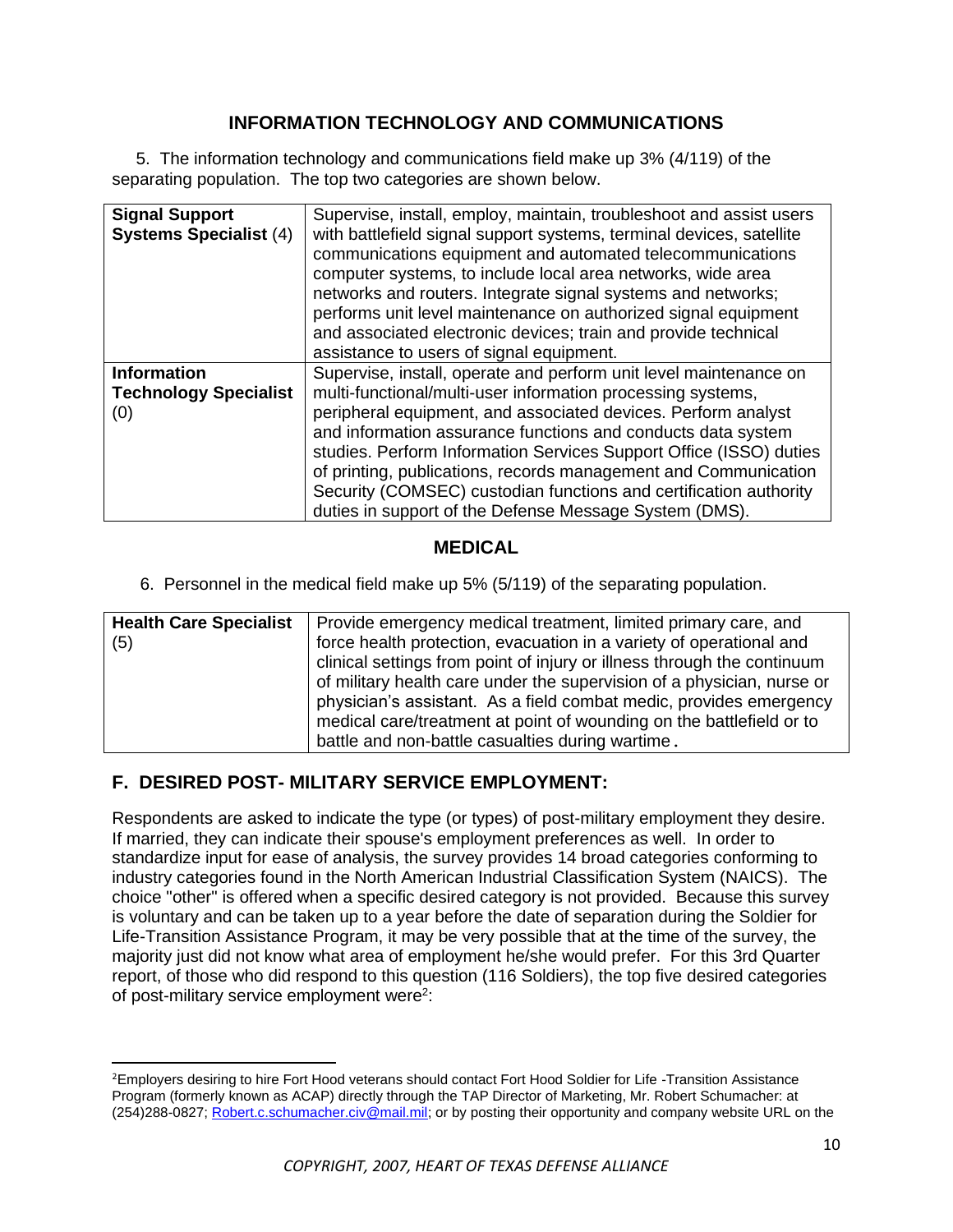1. Soldiers Separating:

| <b>SOLDIER</b>                        |    | <b>SPOUSE</b>                     |    |
|---------------------------------------|----|-----------------------------------|----|
| 1. Skilled Trades:                    | 45 | 1. Medical Healthcare:            | 23 |
| 2. Information/Technology:            | 28 | 2. Education/Training:            | 21 |
| 3. Construction/Engineering:          | 24 | 3. Business/Professional Services | 21 |
| 4. Business/Professional Services: 21 |    | 4. Other:                         | 16 |
| 5. Other:                             | 20 | 5. Food Service:                  |    |

The anomalies in Military Occupational Specialty (MOS) data may have been carried over to the types of post-service employment desired. Criminal Justice has always ranked as one of the top five desired career choices for post-service employment, which continues to be the case this quarter and is most likely attributed to the larger number of Soldiers responding to the survey who were separating with a Combat Arms MOS. Since October 2007, the top desired careers for spouses have usually included Business/Professional Services, Medical/Health Field. This is the first quarter Education/Teaching is not included in the top 5. The choice "other" continues to remain one of the top five choices spouses.

#### 2. Soldiers Retiring:

a. The top categories of desired post-service employment for those retiring from military service are:

| 1. Management/Business: | 12 |
|-------------------------|----|
| 2. Skilled Trades:      |    |
| 3. Energy Sector:       | 5  |
| 4. Manufacturing:       | 5  |

b. Management/Business, and Skilled Trades remained in the top desired post-service employment jobs this quarter. Medical/Health did not make the top 5 this quarter it usually does, instead Manufacturing.

#### 3. Employment:

a. The Labor Market & Career Information Department (LMCI) of the Texas Workforce Commission provides a monthly snapshot of the area economy within the Texas labor market using statistics from the U.S. Bureau of Labor Statistics. This is broken down by industry profiles, and graphs the top ten groups consisting of seventeen different industries. This list can be compared to the Veteran's Inventory Initiative list of top desired employment after the service. The following list indicates the top ten industry profiles for the Killeen-Temple MSA according to the monthly Texas Labor Market Information <https://texaslmi.com/EconomicProfiles/MSAProfiles>.

b. For comparison, the similar Veteran's Inventory Initiative categories are placed in parentheses. This list can be compared to the responses above for Soldiers' top desires for

TAP website [\(www.acap.army.mil\)](http://www.acap.army.mil/). Mr. Schumacher can coordinate employer participation in a host of TAP transition

events, as well as assist with highly specialized targeted hiring initiatives. Employers may place a job posting via "Work in Texas" (www.workintexas.com) - a statewide, internet-based job-matching system through Workforce Solutions of Central Texas (WFSCT) (254) 200-2020. The Texas Veterans Services (TVC) staff work closely with the Central Texas Workforce Business Services including job development, direct referrals, and military skills-civilian occupations matching. Contact Adam Jones, TVC Supervisor, (254) 200-2038.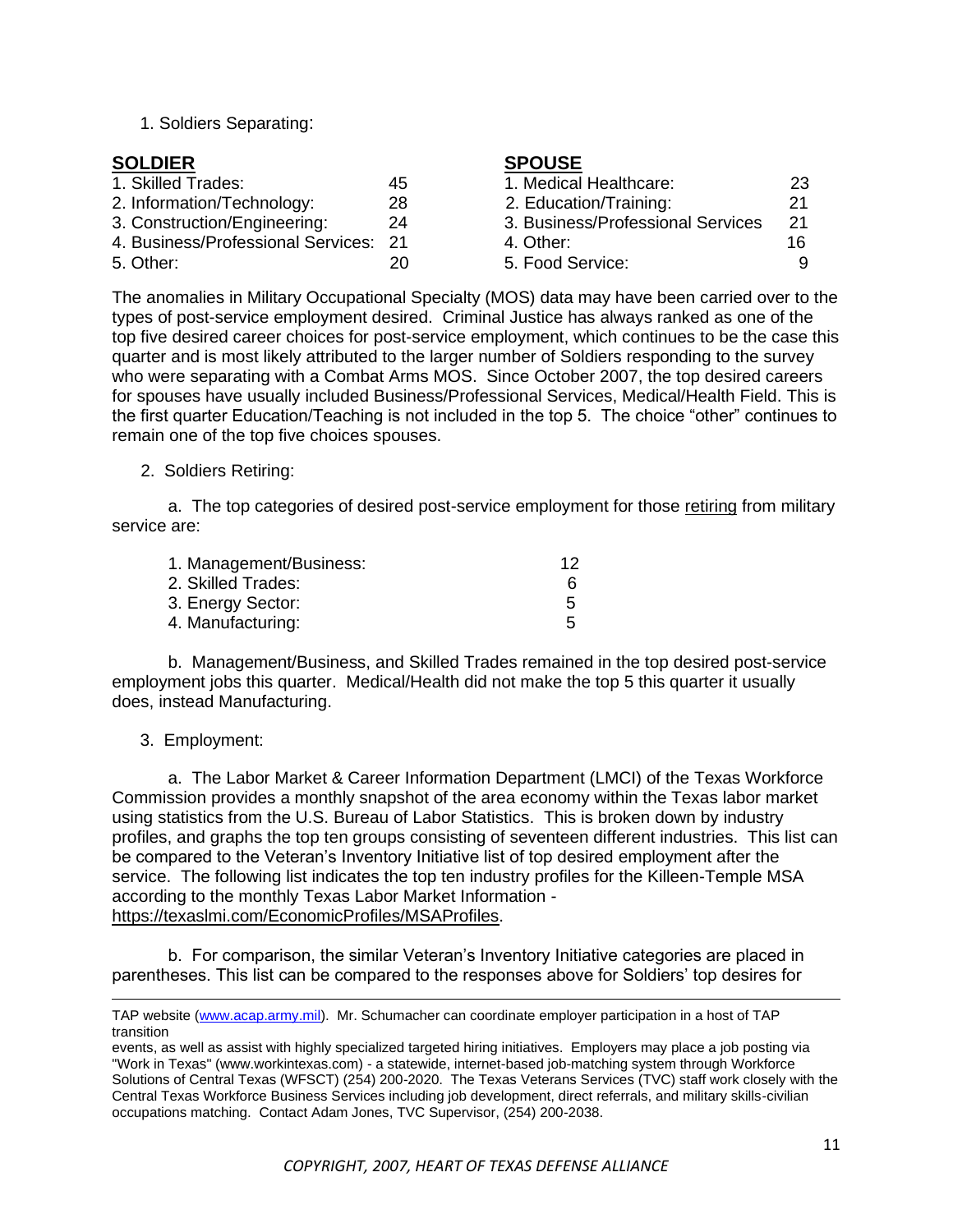employment when retiring from their service in the military. We will continue to monitor and compare these reports in the future.

#### **LMI.com (March 2020)**

- 1) Government (Law Enforcement-Security)
- 2) Trade, Transportation, and Utilities (Transportation/Aviation)
- 3) Education and Health Services (Education-Teaching/Medical-Health)
- 4) Leisure and Hospitality (Hospitality Industry/Food Service-Culinary Arts
- 5) Professional and Business Services (Management-Business/Admin-Office)
- 6) Manufacturing (Manufacturing)
- 7) Mining, Logging, Construction (Construction)
- 8) Financial Activities (Management-Business/Admin-Office)
- 9) Other Services (Other/Equipment Maintenance Repair)
- 10) Information (Computer-Software/Communication-Electronics)

#### **G. REASONS FOR REMAINING IN THE MSA:**

1. In 2013, the survey was revised to gain more clarity on the Quality of Life factors cited by separating Soldiers that impact their decision to remain in Central Texas or go elsewhere after their service ends. For the first time, the majority of those completing the survey that identified they were staying in the area said it was due to their spouse being employed locally. The second largest group staying was due to the Central Texas quality of life. The next largest group staying are those who are completing their education, or found employment locally. With the addition of Texas A&M-Central Texas to the MSA, the Soldiers and their spouses now have the opportunity to complete their baccalaureate or master's degree while remaining in an area with a lower cost of living compared to other areas with universities. We will continue to monitor this response for future quarters.

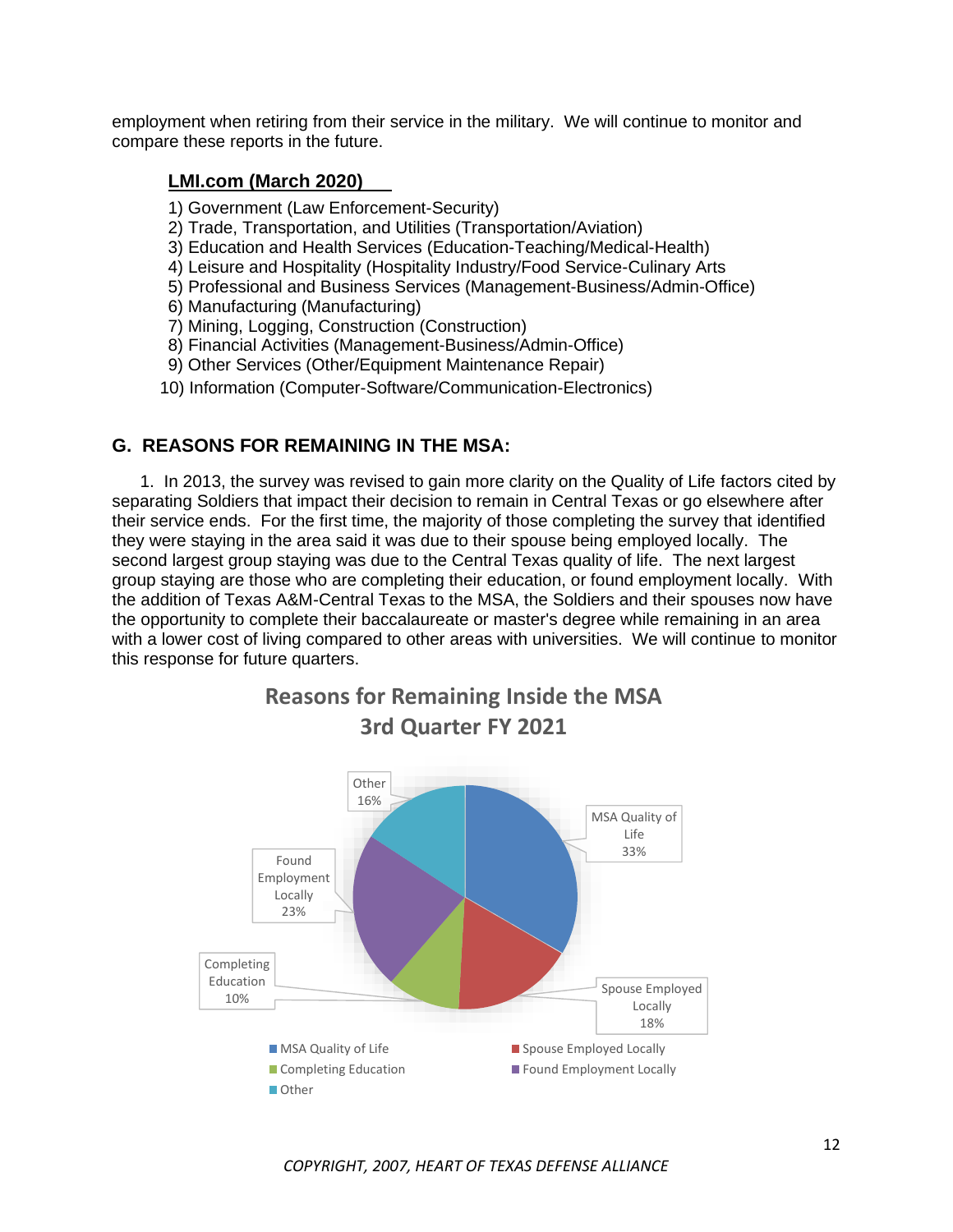2. The graph below addresses the reasons for those service members not staying in the MSA after separation. The majority of those choosing to live outside of the MSA after separation mainly wanted to return to their home of record, while the second largest group stated that they found employment elsewhere. These have been the top two reasons for the past nineteen quarters. While returning to home of record is not something that can be improved for the area, available and desirable employment and the perception of the MSA quality of life are areas that can be improved.



**H. EDUCATION LEVEL OF THOSE REMAINING IN THE REGION:** Respondents are asked to provide their highest level of educational attainment. All soldiers have a High School Diploma/GED. For this quarter, 37 of 57 (64.9%) percent of the respondents who intend to remain in the region have some level of post-secondary education:

- ❖ Some College 13 (22.80%)
- ❖ Associates Degree 9 (15.79%)
- ❖ Bachelor's Degree 10 (17.54%)
- ❖ Masters/PhD Degree 5 (8.77%)
- 1. The data from over 46,000 Soldiers separating during the last ten years indicates that for those Soldiers who intend to remain in the Killeen-Temple-Fort Hood MSA (both retirement eligible and non-retirement eligible), educational attainment for those completing. Due to COVID 19 pandemic, there were less surveys processed and the data may not represent an accurate report. We will continue to monitor these results in future reports of those separating from the service. Traditionally with the availability of Texas A&M Central Texas as an area upper university, the numbers of those Soldiers pursuing a higher education degree has been higher than it had been in the past before the opening of this area upper level university. This data is further affirmation that those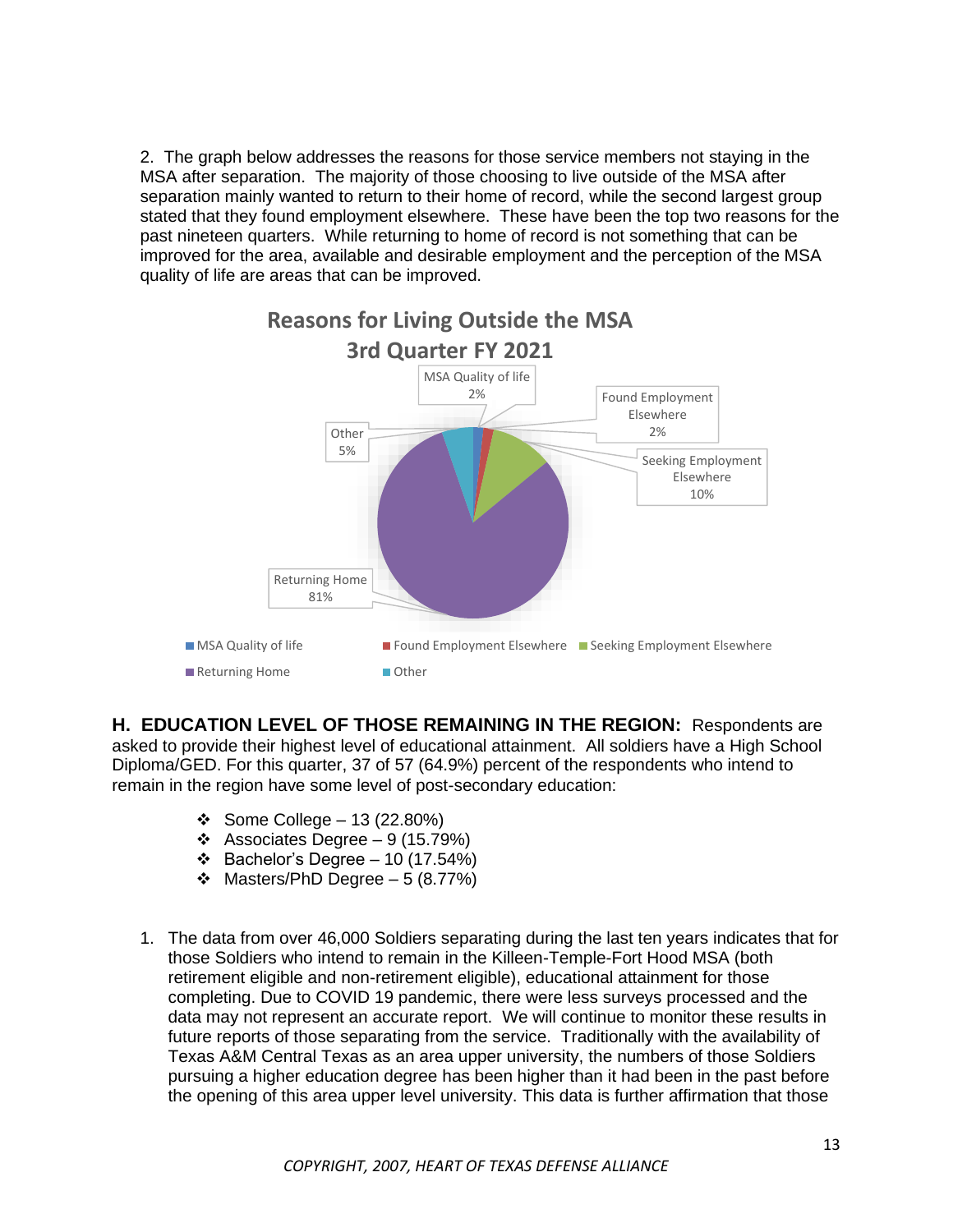Soldiers leaving the service provide a large amount of highly educated potential employees for the area.



High School 57% Some College 26% Associate's Degree 5% Bachelor's Degree 5% Masters/PHD 7% ■ High School ■ Some College ■ Associate's Degree ■ Bachelor's Degree ■ Masters/PHD

**Educational Attainment for those Not Staying**

2. Anecdotally, businesses indicate they want to hire veterans. Educational attainment is a key variable in that process given the current national unemployment rate. Due to extra benefits of health care, tuition assistance, housing, and food allowances while in the service, the military remains a favorable career choice. However, the standards of recruiting continue to be more stringent, so candidates applying to the military with a GED are often turned away and encouraged to complete at least 15 college credits before re-applying, which guarantees a more